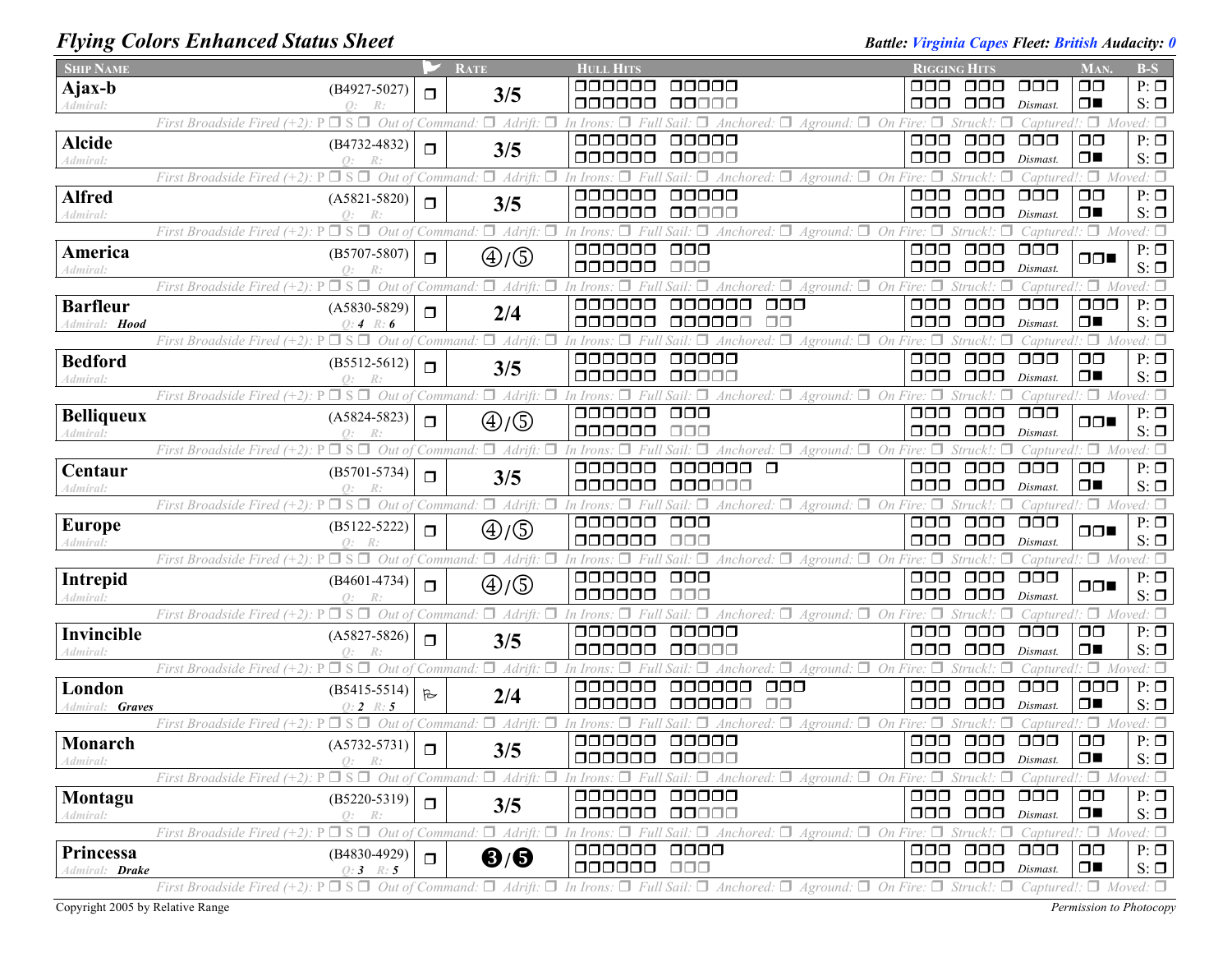## *Flying Colors Enhanced Status Sheet* **Battle:** *Battle: Virginia Capes Fleet: British Audacity: 0*

| <b>SHIP NAME</b>                                                                                                                                                                                                      |                                                                                                                                                                                                                       |                | <b>RATE</b> | <b>HULL HITS</b> | <b>RIGGING HITS</b> |             |                                                                | MAN.          | $B-S$     |  |  |
|-----------------------------------------------------------------------------------------------------------------------------------------------------------------------------------------------------------------------|-----------------------------------------------------------------------------------------------------------------------------------------------------------------------------------------------------------------------|----------------|-------------|------------------|---------------------|-------------|----------------------------------------------------------------|---------------|-----------|--|--|
| <b>Resolution</b>                                                                                                                                                                                                     | $(B5610-5709)$                                                                                                                                                                                                        | $\blacksquare$ |             | 000000<br>00000  | nnn.                | 000 000     |                                                                | $\Box$        | $P: \Box$ |  |  |
| Admiral:                                                                                                                                                                                                              | O: R:                                                                                                                                                                                                                 |                | 3/5         | 000000 00000     |                     | 000 000     | Dismast.                                                       | $\Box$        | $S: \Box$ |  |  |
| First Broadside Fired (+2): $P \Box S \Box$ Out of Command: $\Box$ Adrift: $\Box$ In Irons: $\Box$ Full Sail: $\Box$ Anchored: $\Box$ Aground: $\Box$ On Fire: $\Box$ Struck!: $\Box$ Captured!: $\Box$ Moved: $\Box$ |                                                                                                                                                                                                                       |                |             |                  |                     |             |                                                                |               |           |  |  |
| <b>Royal Oak</b>                                                                                                                                                                                                      | $(B5317-5417)$                                                                                                                                                                                                        | $\Box$         | 3/5         | 000000 00000     | OOO .               | 000 000     |                                                                | $\Box$ $\Box$ | $P: \Box$ |  |  |
| Admiral:                                                                                                                                                                                                              | Q: R:                                                                                                                                                                                                                 |                |             | 000000 00000     |                     |             |                                                                | $\Box$        | $S: \Box$ |  |  |
|                                                                                                                                                                                                                       | First Broadside Fired (+2): $P \Box S \Box$ Out of Command: $\Box$ Adrift: $\Box$ In Irons: $\Box$ Full Sail: $\Box$ Anchored: $\Box$ Aground: $\Box$ On Fire: $\Box$ Struck!: $\Box$ Captured!: $\Box$ Moved: $\Box$ |                |             |                  |                     |             |                                                                |               |           |  |  |
| <b>Shrewsbury</b>                                                                                                                                                                                                     | $(C4403 - 4502)$                                                                                                                                                                                                      | $\Box$         | 3/5         | 000000 00000     |                     | 000 000 000 |                                                                | $\Box$ $\Box$ | $P: \Box$ |  |  |
| Admiral:                                                                                                                                                                                                              | Q: R:                                                                                                                                                                                                                 |                |             | 000000 00000     |                     | 000 000     | Dismast.                                                       | ▎□■           | $S: \Box$ |  |  |
| First Broadside Fired (+2): $P \Box S \Box$ Out of Command: $\Box$ Adrift: $\Box$ In Irons: $\Box$ Full Sail: $\Box$ Anchored: $\Box$ Aground: $\Box$ On Fire: $\Box$ Struck!: $\Box$ Captured!: $\Box$ Moved: $\Box$ |                                                                                                                                                                                                                       |                |             |                  |                     |             |                                                                |               |           |  |  |
| <b>Terrible</b>                                                                                                                                                                                                       | $(B5025-5124)$                                                                                                                                                                                                        | $\blacksquare$ | 3/5         | 00000<br>000000  | ooo k               | ooo ooo     |                                                                | $\Box$ $\Box$ | $P: \Box$ |  |  |
| Admiral:                                                                                                                                                                                                              | Q: R:                                                                                                                                                                                                                 |                |             | 000000 00000     |                     |             | $\Box$ $\Box$ $\Box$ $\Box$ $\Box$ $\Box$ $\Box$ $\Box$ $\Box$ | $\Box$        | $S: \Box$ |  |  |

First Broadside Fired (+2):  $P \Box S \Box$  Out of Command:  $\Box$  Adrift:  $\Box$  In Irons:  $\Box$  Full Sail:  $\Box$  Anchored:  $\Box$  Aground:  $\Box$  On Fire:  $\Box$  Struck!:  $\Box$  Captured!:  $\Box$  Moved:  $\Box$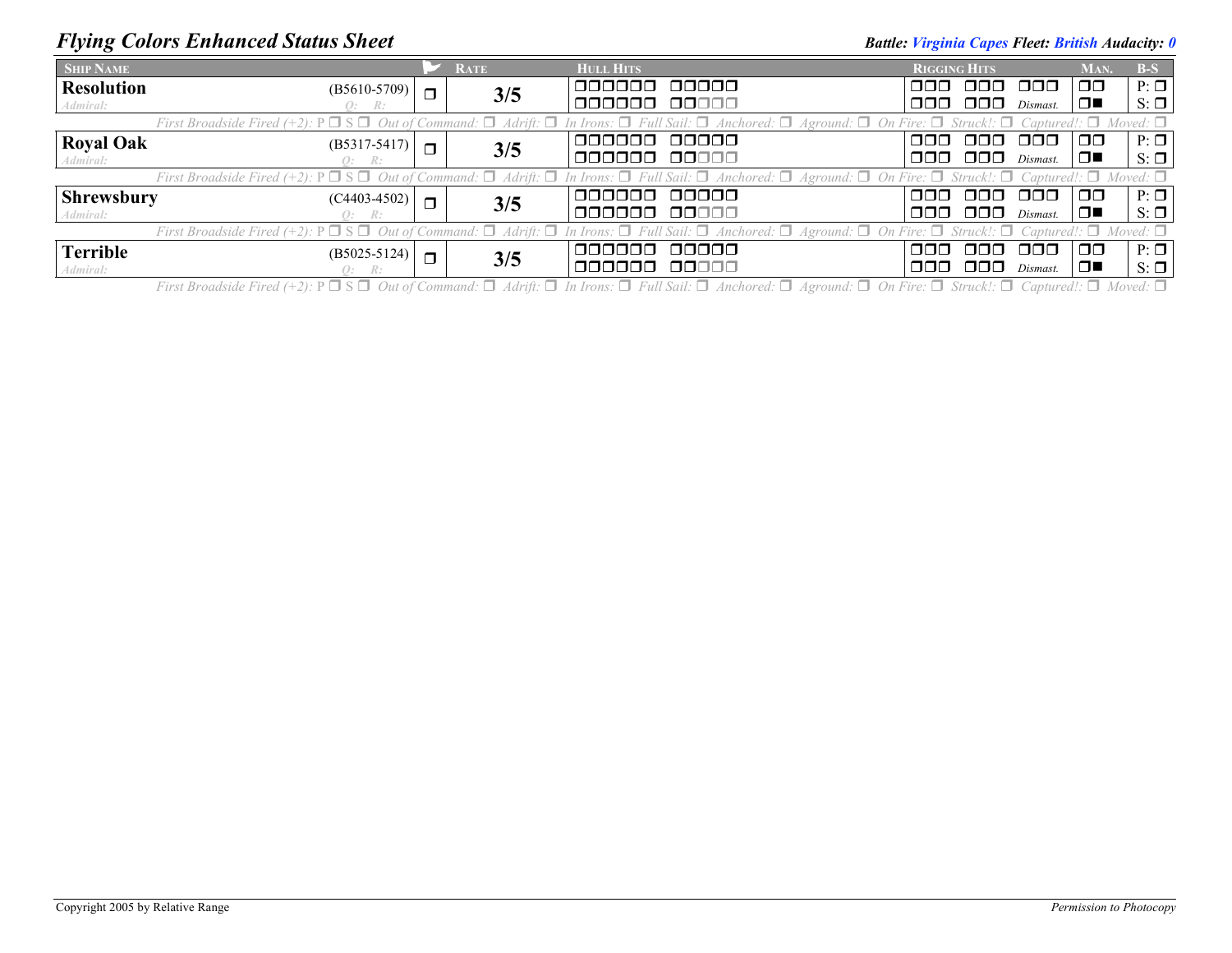## *Flying Colors Enhanced Status Sheet Battle: Virginia Capes Fleet: French Audacity: 2**Battle: Virginia Capes Fleet: French Audacity: 2*

| <b>SHIP NAME</b>               |                                                                                                                                                                                                                       |        | <b>RATE</b>                              | <b>HULL HITS</b>        |                                                                                                                                     | <b>RIGGING HITS</b>               |                                                                                 |                                  | MAN.                    | $B-S$                  |
|--------------------------------|-----------------------------------------------------------------------------------------------------------------------------------------------------------------------------------------------------------------------|--------|------------------------------------------|-------------------------|-------------------------------------------------------------------------------------------------------------------------------------|-----------------------------------|---------------------------------------------------------------------------------|----------------------------------|-------------------------|------------------------|
| <b>Auguste</b><br>Admiral:     | $(B2822 - 2821)$                                                                                                                                                                                                      | $\Box$ | $\mathbf{0}/\mathbf{0}$                  | 000000<br>000000        | $\Box$ $\Box$<br>000000<br>$\Box\Box$<br>000000                                                                                     | ooo<br>000                        | 000<br>$\Box$ $\Box$                                                            | 000<br>Dismast.                  | $\Box$ $\Box$<br>$\Box$ | $P: \Box$<br>$S: \Box$ |
|                                | Out of<br>First Broadside Fired (+2).                                                                                                                                                                                 |        | $\Box$ Adrift.<br>П<br>Command:          | In Irons:               | $\Box$ On Fire: $\Box$<br>4ground:                                                                                                  |                                   |                                                                                 | Captured!: $\Box$                |                         | Moved: $\square$       |
| <b>Bourgogne</b><br>Admiral:   | $(B2831 - 2830)$<br>$Q$ :<br>R:                                                                                                                                                                                       | $\Box$ | $\textcircled{3}/\textcircled{5}$        | 000000<br>000000        | 000000<br>$\Box$<br>000000                                                                                                          | $\Box$ $\Box$<br>$\Box \Box \Box$ | $\Box$ $\Box$<br>$\Box$ $\Box$                                                  | $\Box$ $\Box$<br>Dismast.        | $\Box$<br>$\Box$        | $P: \Box$<br>$S: \Box$ |
|                                | First Broadside Fired (+2).<br>Out of                                                                                                                                                                                 |        | $\Box$ Adrift.<br>Command:               |                         | п<br>Anchored: $\Box$<br>Aground:<br>On                                                                                             | Fire: $\Box$                      |                                                                                 | 'aptured!                        | $\Box$ Moved: $\Box$    |                        |
| Caton<br>Admiral:              | $(B2816 - 2815)$<br>$O$ :<br>R:                                                                                                                                                                                       | $\Box$ | 4/5                                      | 000000<br>000000        | 0000<br>$\Box$ $\Box$ $\Box$                                                                                                        | $\Box$ $\Box$<br>$\Box$ $\Box$    | $\Box$ $\Box$<br>$\Box\Box\Box$                                                 | $\Box$ $\Box$ $\Box$<br>Dismast. | $\Box$                  | $P: \Box$<br>$S: \Box$ |
|                                | $S \Box$<br>Out of<br>First Broadside Fired (+2)                                                                                                                                                                      |        | $\Box$<br>Adrift.<br>'Command:           | In Irons                | п.<br>$\Box$<br>On<br>Anchored:<br>Aground:                                                                                         | Fire: $\Box$                      |                                                                                 | aptured!                         |                         | $\Box$ Moved: $\Box$   |
| César<br>Admiral:              | $(B2614-2613)$<br>$Q$ :<br>R:                                                                                                                                                                                         | $\Box$ | $\textcircled{3}/\textcircled{5}$        | 0000000<br>000000       | 000000<br>$\Box$<br>000000                                                                                                          | $\Box$ $\Box$<br>000              | $\Box$ $\Box$<br>$\Box$ $\Box$                                                  | $\Box$ $\Box$ $\Box$<br>Dismast. | $\square$<br>$\Box$     | $P: \Box$<br>$S: \Box$ |
|                                | $\Box$<br>$\Box$ S<br>Out of<br>First Broadside Fired (+2)                                                                                                                                                            |        | $\Box$ Adrift.<br>Command.               |                         | On<br>Aground:                                                                                                                      | Fire: $\Box$                      |                                                                                 | 'aptured!                        | $\Box$                  | Moved: $\square$       |
| Citoyen<br>Admiral:            | $(A2624-2623)$<br>$\bigcap$ :                                                                                                                                                                                         | $\Box$ | $\textcircled{3}/\textcircled{5}$        | 000000<br>000000        | $\Box$<br>nnnnn<br>000000                                                                                                           | $\Box$ $\Box$<br>$\Box$ $\Box$    | $\Box \Box \Box$<br>$\Box$ $\Box$                                               | 000<br>Dismast.                  | $\Box$ $\Box$<br>$\Box$ | $P: \Box$<br>$S: \Box$ |
|                                | $\square$ S $\square$<br>Out of<br>First Broadside Fired $(+2)$ : P                                                                                                                                                   |        | $\Box$ Adrift:<br>Command:               |                         | $Aground: \Box On$                                                                                                                  | Fire: $\Box$                      |                                                                                 | `aptured.                        | Π.                      | ved: □                 |
| <b>Diadème</b><br>Admiral:     | $(B2828-2827)$                                                                                                                                                                                                        | $\Box$ | ③/⑤                                      | 000000<br>000000        | 000000 0<br>000000                                                                                                                  | $\Box$ $\Box$<br>000              | $\Box$ $\Box$<br>$\Box$ $\Box$                                                  | $\Box$ $\Box$<br>Dismast.        | $\Box$ $\Box$<br>$\Box$ | $P: \Box$<br>$S: \Box$ |
|                                | $\square$ s $\square$<br>Out of<br>First Broadside Fired (+2):                                                                                                                                                        |        | $\Box$ Adrift.<br>П<br>'Command          | n Irons                 | Anothered:<br>$Aground:$ $\Box$ On Fire: $\Box$                                                                                     |                                   | Struck!:                                                                        | Captured!                        | $\Box$                  | Moved: $\Box$          |
| <b>Destin</b><br>Admiral:      | $(B2611-2610)$<br>$\theta$ :                                                                                                                                                                                          | $\Box$ | ③/⑤                                      | 000000<br>000000        | 000000<br>$\Box$<br>000000                                                                                                          | $\Box$ $\Box$<br>000              | $\Box \Box \Box$<br>$\Box$ $\Box$ $\Box$                                        | $\Box$ $\Box$<br>Dismast.        | $\Box$ $\Box$<br>$\Box$ | $P: \Box$<br>$S: \Box$ |
|                                | $\Box$ S<br>П<br>Out of<br>First Broadside Fired (+2).                                                                                                                                                                |        | $\Box$<br>Adrift.<br>'Command:           |                         | $Aground:$ $\Box$ On<br>Anchored: $\Box$                                                                                            | Fire: $\Box$                      | Struck!:                                                                        | Captured!                        | $\Box$                  | Moved: $\Box$          |
| <b>Hector</b><br>Admiral:      | $(A2605-2604)$<br>Q:                                                                                                                                                                                                  | $\Box$ | ③/⑤                                      | 000000<br>000000        | 000000<br>$\Box$<br>000000                                                                                                          | $\Box$ $\Box$<br>$\Box \Box \Box$ | $\Box$ $\Box$<br>$\Box$ $\Box$                                                  | 000<br>Dismast.                  | $\square$<br>$\Box$     | $P: \Box$<br>$S: \Box$ |
|                                | First Broadside Fired (+2).<br>Out of                                                                                                                                                                                 |        | $\overline{\Box}$<br>Adrift.<br>Command: | In Irons                | $\forall$ Anchored: $\Box$<br>$Aground:$ $\Box$ On Fire: $\Box$                                                                     |                                   | Struck!                                                                         | aptured!:                        | ٠O.                     | Moved: $\square$       |
| Hercule<br>Admiral:            | $(A2614-2613)$<br>R:<br>Q:                                                                                                                                                                                            | $\Box$ | ③/⑤                                      | 000000<br>000000        | 000000 0<br>000000                                                                                                                  | $\Box$ $\Box$<br>$\Box$ $\Box$    | $\Box$ $\Box$<br>$\Box$ $\Box$                                                  | $\Box$ $\Box$<br>Dismast.        | $\Box$ $\Box$<br>$\Box$ | $P: \Box$<br>$S: \Box$ |
|                                | First Broadside Fired $(+2)$ :<br>Out of                                                                                                                                                                              |        | $\Box$ Adrift:<br>Command:               | П<br>In Irons           | Anchored: $\Box$<br>$Aground:$ $\Box$ On Fire: $\Box$                                                                               |                                   | Struck!:<br>п                                                                   | Captured!                        | ٠O.                     | Moved: $\square$       |
| Languedoc<br>Admiral: Monteil  | $(A2611-2610)$<br>$0:2 \; R:7$                                                                                                                                                                                        | $\Box$ | $\mathbf{0}/\mathbf{0}$                  | 000000<br>000000        | $\Box$ $\Box$<br>000000<br>$\Box$<br>000000                                                                                         | $\Box$ $\Box$<br>$\Box$ $\Box$    | $\Box$ $\Box$<br>$\Box$ $\Box$                                                  | $\Box$ $\Box$ $\Box$<br>Dismast. | $\square$<br>$\Box$     | $P: \Box$<br>$S: \Box$ |
|                                | $P \Box S \Box$<br>Out of<br>First Broadside Fired $(+2)$ :                                                                                                                                                           |        | $\Box$ Adrift:<br>'Command:              | n Irons                 | $\Box$<br>$A$ ground: $\Box$ On Fire: $\Box$<br>Anchored:                                                                           |                                   | Struck!.                                                                        | Captured!                        | $\Box$                  | Moved: $\square$       |
| Magnanime<br>Admiral:          | $(A2617-2616)$<br>Q:<br>R.                                                                                                                                                                                            | $\Box$ | ③/⑤                                      | 000000<br>000000        | 000000<br>$\Box$<br>000000                                                                                                          | $\Box$ $\Box$<br>$\Box \Box \Box$ | $\Box$ $\Box$<br>$\Box$ $\Box$                                                  | $\Box$ $\Box$<br>Dismast.        | $\Box$ $\Box$<br>$\Box$ | $P: \Box$<br>$S: \Box$ |
|                                | First Broadside Fired (+2): P<br>$\Box$ S<br>Out                                                                                                                                                                      |        | $\Box$ Adrift:<br>Command                |                         | $Aground: \Box On$                                                                                                                  | Fire: $\Box$                      |                                                                                 | `aptured.                        | $\Box$                  |                        |
| <b>Marseillais</b><br>Admiral: | $(B2834-2833)$<br>Q:                                                                                                                                                                                                  | $\Box$ | ③/⑤                                      | 000000<br>000000        | 000000 0<br>000000                                                                                                                  | $\Box$ $\Box$<br>$\Box$ $\Box$    | $\Box$ $\Box$<br>$\Box$ $\Box$                                                  | $\Box$ $\Box$<br>Dismast.        | $\Box$ $\Box$<br>$\Box$ | $P: \Box$<br>$S: \Box$ |
|                                | First Broadside Fired $(+2)$ : P                                                                                                                                                                                      |        | Command: $\Box$<br>Adrift:               |                         | hored: $\Box$<br>$A$ ground: $\Box$ On Fire:                                                                                        |                                   |                                                                                 | 'anture                          | $\Box$                  | Moved: $\square$       |
| Northumberland<br>Admiral:     | $(A2633-2632)$<br>Q: R:                                                                                                                                                                                               | $\Box$ | (3/5)                                    | 000000<br>000000 000000 | 000000 0                                                                                                                            | $\Box$ $\Box$                     | $\Box$ $\Box$<br>$\Box$ $\Box$ $\Box$ $\Box$ $\Box$ $\Box$ $\Box$ $\Box$ $\Box$ | $\Box$ $\Box$ $\Box$             | $\Box$<br>□■            | $P: \Box$<br>$S: \Box$ |
|                                | First Broadside Fired (+2): $P \Box S \Box$ Out of Command: $\Box$ Adrift: $\Box$                                                                                                                                     |        |                                          |                         | In Irons: $\Box$ Full Sail: $\Box$ Anchored: $\Box$ Aground: $\Box$ On Fire: $\Box$ Struck!: $\Box$ Captured!: $\Box$ Moved: $\Box$ |                                   |                                                                                 |                                  |                         |                        |
| Palmier<br>Admiral:            | $(A2630-2629)$<br>R:<br>O: .                                                                                                                                                                                          | $\Box$ | ③/⑤                                      | 000000<br>000000 000000 | 000000 0                                                                                                                            |                                   | 000 000 000<br>$\Box$ $\Box$ $\Box$ $\Box$ $Dismast$ .                          |                                  | $\Box$ $\Box$<br>$\Box$ | $P: \Box$<br>$S: \Box$ |
|                                | First Broadside Fired $(+2)$ : $P \Box S \Box$ Out of                                                                                                                                                                 |        | Command: $\Box$ Adrift: $\Box$           |                         | In Irons: $\Box$ Full Sail: $\Box$ Anchored: $\Box$ Aground: $\Box$ On Fire: $\Box$ Struck!: $\Box$ Captured!: $\Box$ Moved: $\Box$ |                                   |                                                                                 |                                  |                         |                        |
| Pluton<br>Admiral:             | $(C2803 - 2802)$<br>$Q$ :                                                                                                                                                                                             | $\Box$ | ③/⑤                                      | 000000 000000           | 000000 000000 0                                                                                                                     |                                   | 000 000 000<br>$\Box$ $\Box$ $\Box$ $\Box$ $Dismast$ .                          |                                  | $\Box$<br>$\Box$        | $P: \Box$<br>$S: \Box$ |
|                                | First Broadside Fired (+2): $P \Box S \Box$ Out of Command: $\Box$ Adrift: $\Box$ In Irons: $\Box$ Full Sail: $\Box$ Anchored: $\Box$ Aground: $\Box$ On Fire: $\Box$ Struck!: $\Box$ Captured!: $\Box$ Moved: $\Box$ |        |                                          |                         |                                                                                                                                     |                                   |                                                                                 |                                  |                         |                        |